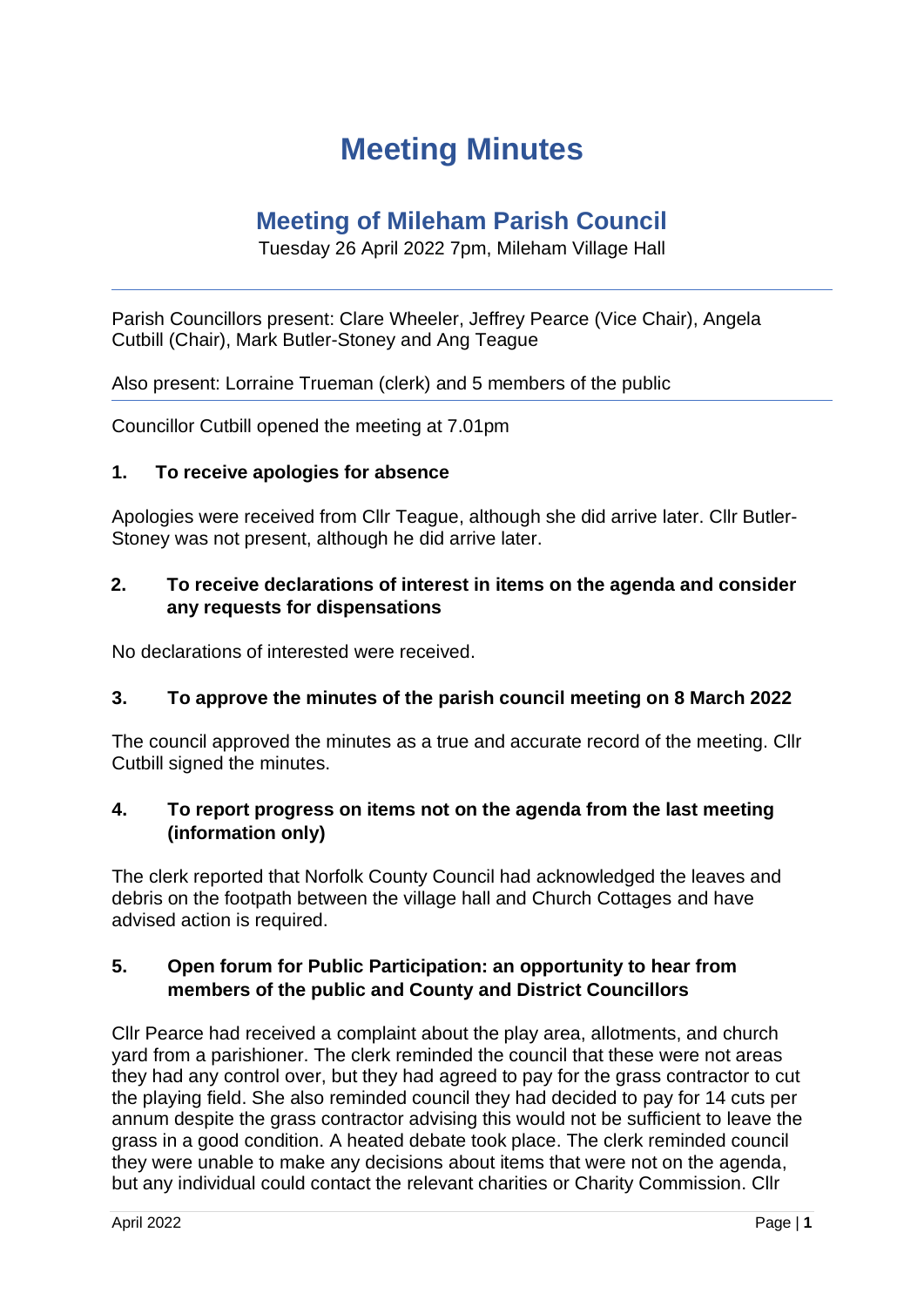Pearce asked if the clerk could record the discussion verbatim and the clerk advised that the purpose of the minutes was to record decisions, not whole conversations. The council asked for this to be included on the next agenda.

7.17pm Cllr Butler-Stoney arrived.

Cllr Pearce gave Cllr Butler-Stoney the compliant he had received. Cllr Butler-Stoney is also a trustee on the charities that manage the land the parishioner had complained about. A further debate continued. The clerk offered dog fouling signs to Cllr Butler-Stoney.

A member of the public asked about Speedwatch. The clerk advised that this is not controlled by the Parish Council, but Cllr Teague was part of the group. She would ask for an update at next month's meeting.

A member of the public highlighted that the website was out of date. He acknowledged the refresh had been postponed by the council but thought there was vital information missing. The clerk agreed the website needed updating and agreed to investigate this.

A member of the public spoke about the Jubilee event and advised that they were still looking for funding.

The glass is still outside 8 Litcham Road and is thought to be a hazard. Highways have been visited the site, but no report has been received. The clerk will contact Cty Cllr Kiddle-Morris for an update.

Cllr Wheeler noted the Give Way sign at the junction of Tittleshall Road / Litcham Road has been knocked over.

Cllr Wheeler noted some of the verges have not been cut. The clerk reminded council they had been given the new cutting plan from Breckland District Council and Norfolk County Council.

## **6. Planning**

#### **6.1 New applications**

There we no new planning applications.

#### **6.2 Decisions**

There were no new planning decisions.

#### **7. To receive a report on the latest SAM2 data**

Cllr Teague had made the report available ahead of the meeting. Council would like to see the data in graph format.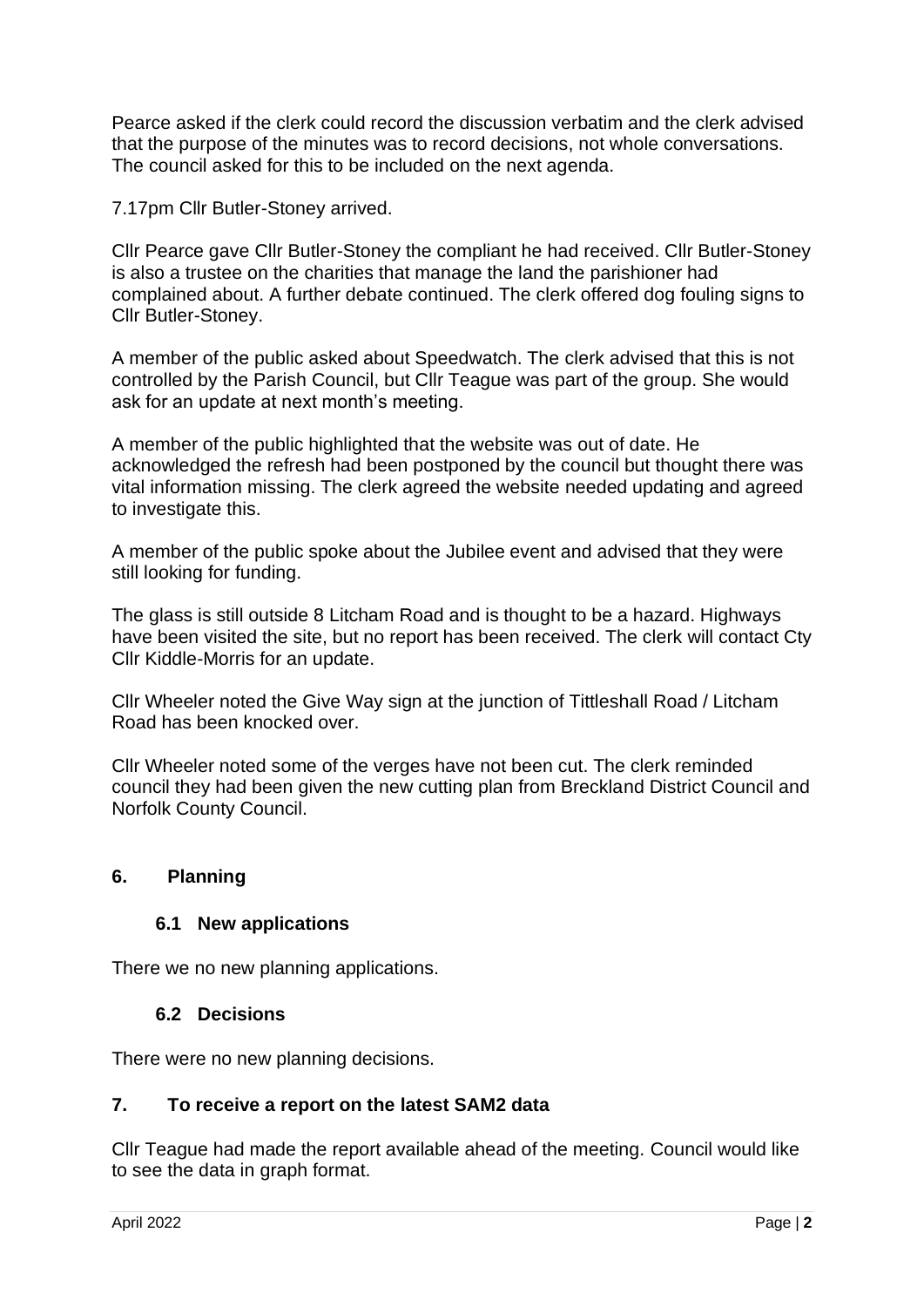## **8. To receive a report on the Update Seminar, attended by Cllr Teague and the clerk on 31 March**

Cllr Teague and the clerk had made a report available ahead of the meeting. The clerk summarised the seminar.

8pm Cllr Teague arrived.

The council were particularly interested in the section about recruiting new councillors. The clerk reported that the seminar had highlighted the importance of communications with parishioners. The council agreed that councillors would write a summary of themselves to put on their website, along with a photo. The clerk will write a piece about being a councillor.

## **9. Village survey**

## **9.1 To receive an update on the online version of the village survey**

The clerk advised she had put most of the survey online but had needed some support from a volunteer. He had provided the support requested and this is now with the clerk to action

#### **9.2 To receive a report on how the village survey will be analysed**

Cllr Pearce confirmed all paper versions will be entered onto the online system by members of the council.

#### **9.3 To agree how the data from the survey will be collected, handled and stored**

The council agreed the councillors and clerk will be the only people who have access to the paper versions. These will be entered to the online system and then destroyed. The online raw data will only be accessed by the clerk, who will make the reports available to the council.

## **10. To receive a report on the clothing bank for The Pitt area**

The clerk reported that the clothing bank has now be installed and collections have begun. Funds will be received the first week of the month with the first one due in May.

#### **11. To discuss the garage sale**

The council were to hold the garage sale on 1 May but agreed to defer the date to 18 September.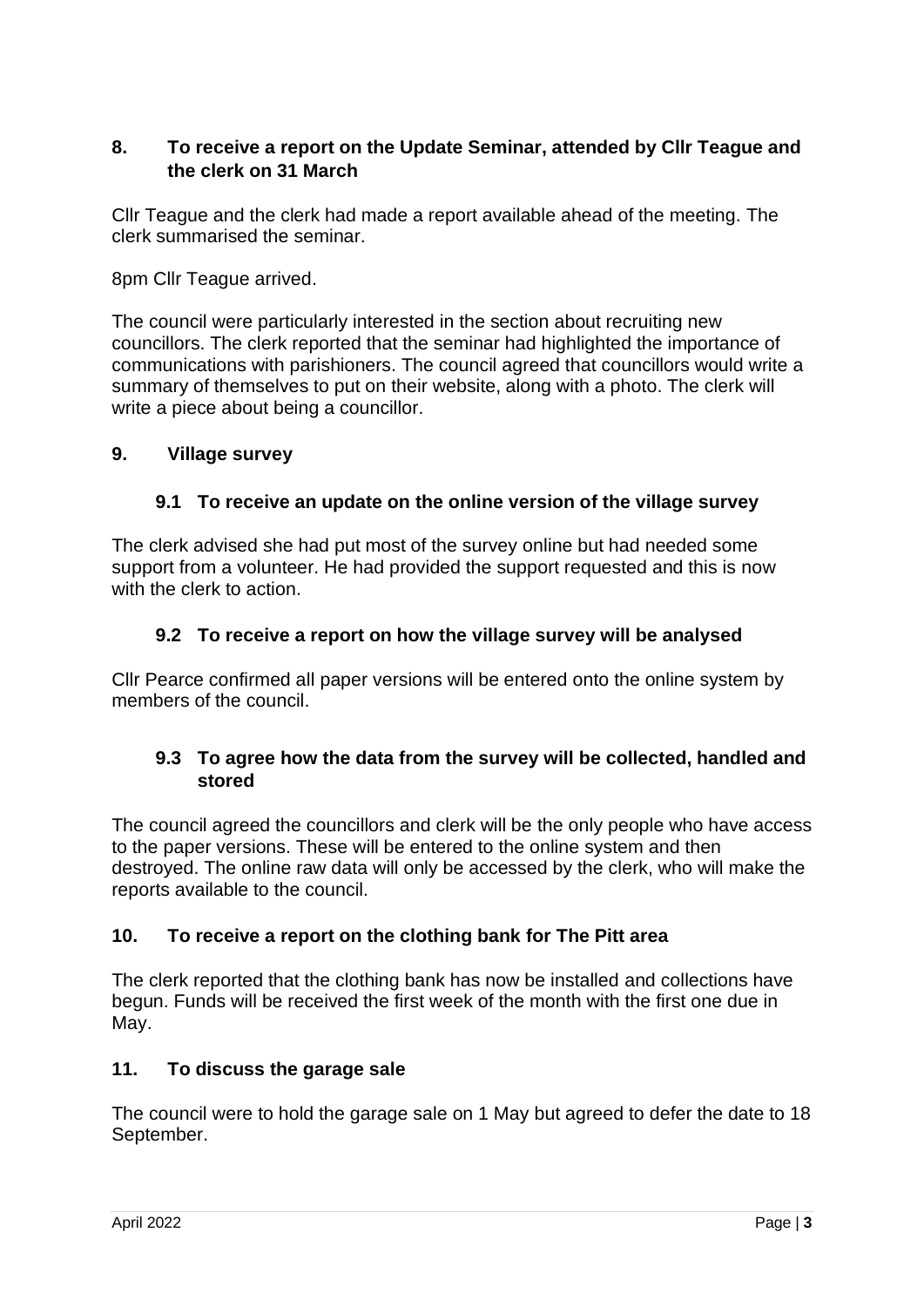## **12. To receive a report on the litter pick**

Cllr Pearce summarised the litter pick on 24 April. There were 9 volunteers who collected 6 to 7 bags of rubbish.

#### **13. To agree on the purchase of a screen and projector**

Cllr Cutbill looked into projector, but the council could not decide which to proceed. Council to discuss next month.

#### **14. To agree whether to proceed with the installation of the trod at Stanfield Road**

The clerk advised that Highways had stated the gateway needs to be a minimum of 450mm from the edge of the road. Before Highways will look into this further, they require a formal agreement with the landowner to be in place. If the council decide not to proceed, they will receive £1,884 back.

Cllr Butler-Stoney agreed to ask the landowner for a written agreement.

#### **15. To agree the costs for the Jubilee event**

The council has been asked for fund the purchase of 50 teddy bears and water bottles (£415.75, plus VAT), insurance (£96), and medals (£23.73). The clerk advised that it may be possible for the insurance to be covered the Playing Field Charity, but the committee needed a copy of the public liability insurance document. Cllr Butler-Stoney agreed to provide this.

#### **16. To receive a report on the Parish Council's assets**

Cllr Cutbill and Butler-Stoney provided a report.

## **17. Old School Site/Free School Mileham Charity**

#### **17.1 To receive an update on legal advice and discussions with Community Action Norfolk**

Cllr Teague and the clerk had met with CAN at the update seminar, where they discussed the options open to the council and the support CAN could offer the council. CAN believe there are 3 possible options open to the council 1) the council could lease the land (part or all), which may mean the council do not need to setup a charity, 2) a new charity could be setup or 3) an independent group could lease the land or setup a new charity.

Cllr Butler-Stoney did not agree with this advice.

CAN recommend the next steps the council should take are 1) establish a clear vision about what they want to achieve 2) consult with the community.

## **17.2 To discuss if the Parish Council wants to become a trustee**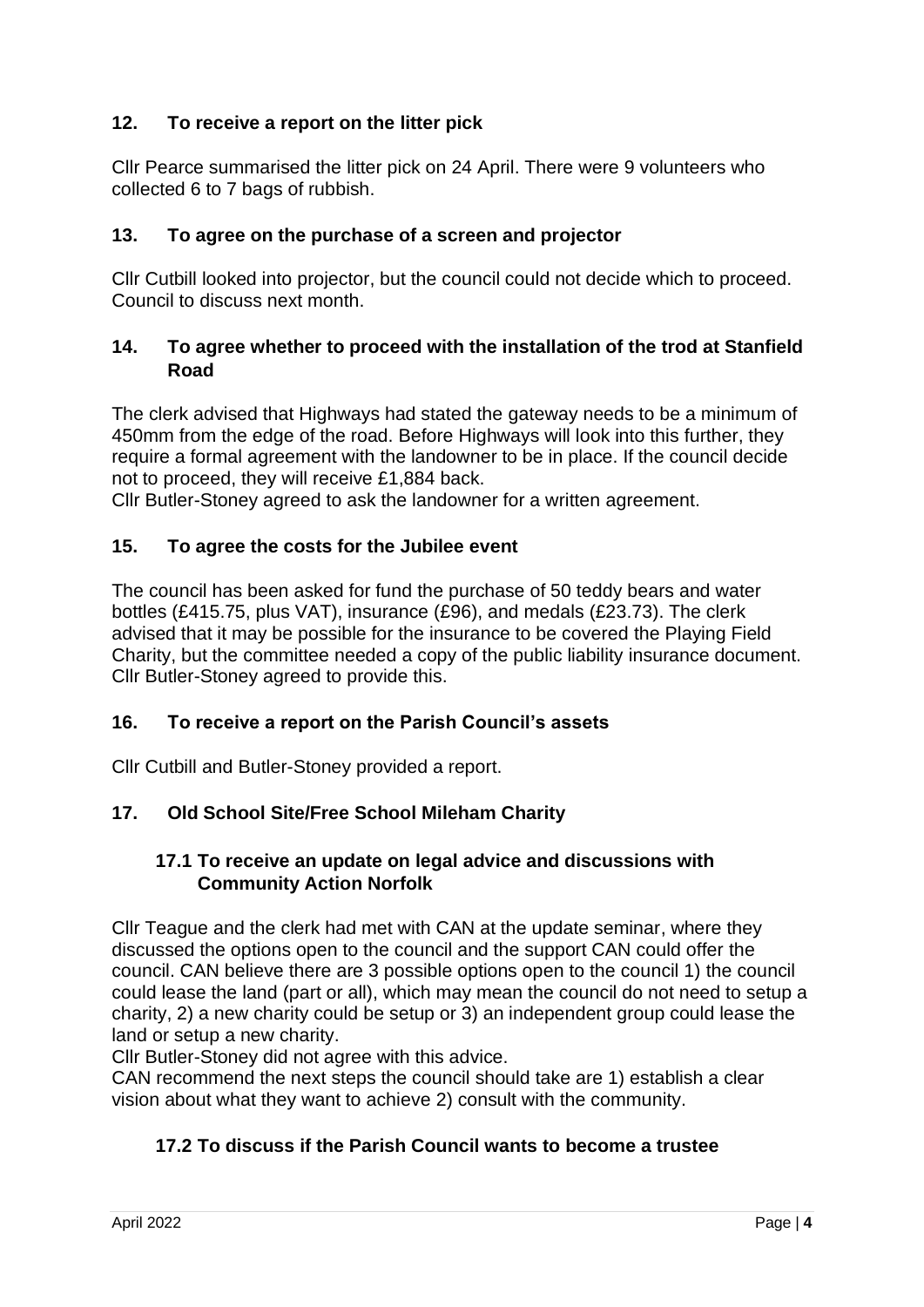The council discussed the size of both sites and were concerned about how they would manage this.

## **17.3 To discuss how the space could be used to fit the charitable aims**

The council agreed they needed more information and asked the clerk to arrange a meeting with CAN and Norfolk County Council.

## **18. To agree response to the call for sites consultation from Breckland District Council**

The council agreed the old School playing field should be marked as a green space to be maintained /flood plain and nature park. The clerk will respond to Breckland District Council.

## **19. Finance**

## **19.1 To receive a report on the internal controls**

Cllr Pearce had made a report available to council ahead of the meeting

## **19.2 To consider the Internal Auditor's report for year ending 31 March 2022**

The Internal Auditor report was available to council ahead of the meeting. She had commented on salary and administration expenses being significantly higher, authorisation of payments and the signing of cheque stubs.

## **19.3 To agree the accounts for year ending 31 March 2022**

Reports were made available to council ahead of the meeting.

## **19.4 To consider whether to exempt from an external audit and if so to authorise the Clerk and Chair to sign the form (All)**

The council agreed to the exemption and authorised the chair and clerk to sign the form.

21.34pm Cllr Teague left.

## **19.5 To consider the assertions on, and complete, the Annual Governance Statement 2021/22 and to authorise the Clerk and Chair to sign (All)**

Cllr Cutbill read out each of the statements and the council agreed to each one in turn. The council authorised the chair and clerk to sign the form.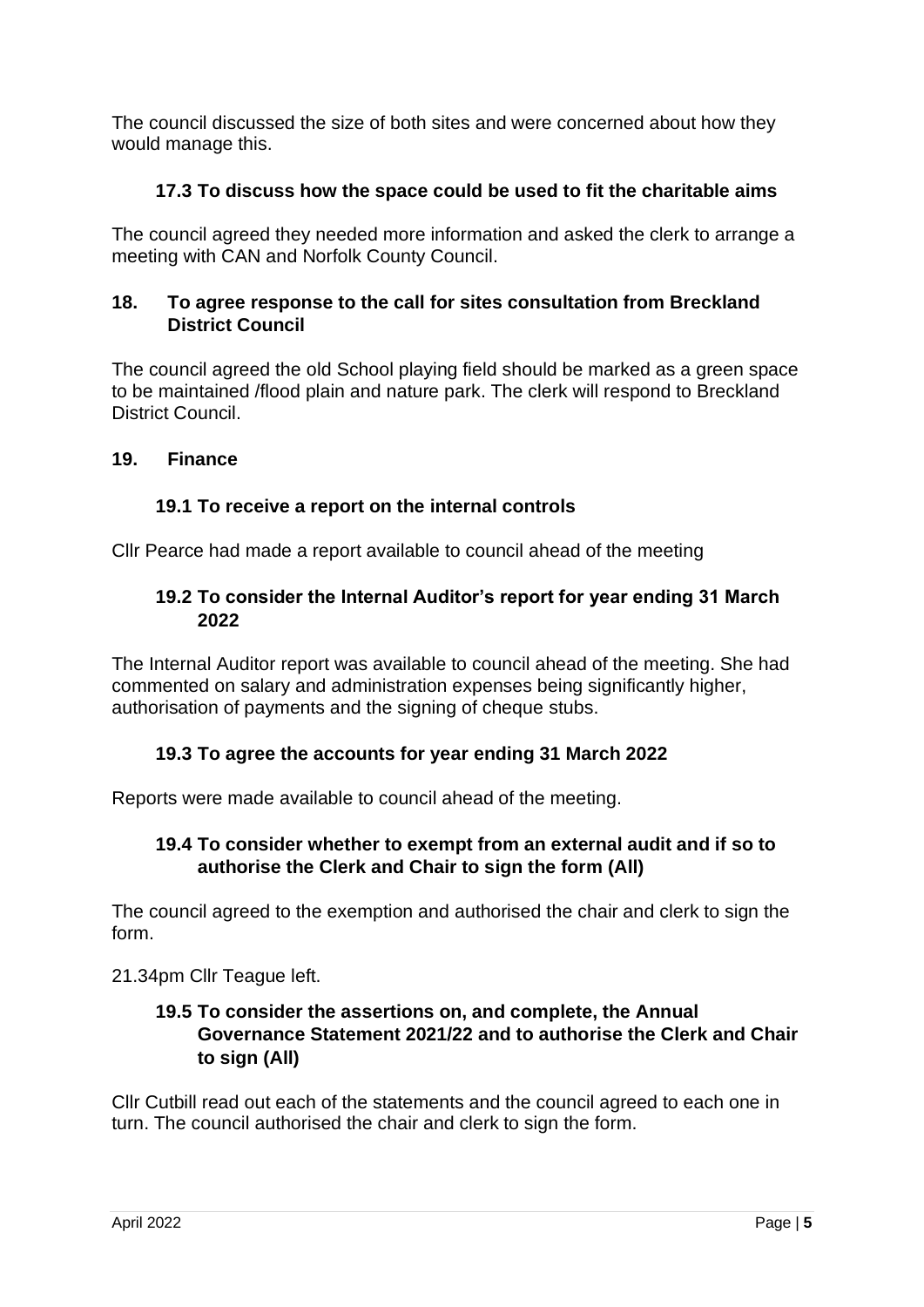## **19.6 To consider and approve the Accounting Statements 2021/22 and to authorise the Chair to sign (All)**

The council authorised the chair to sign the form.

## **19.7 To approve the payment list (All)**

The council approved all items at the bottom of the minutes, except the insurance. The council agreed the insurance can be paid before the next meeting if the public insurance liability document is not received.

## **19.8 To receive a report on income received to date in April (LT)**

The clerk advised that receipts to date where £4,706.50 from Breckland District Council being the 1st precept instalment and £263.67 being the VAT reclaim from 2021/22.

## **20. To review clerk's timesheet**

The clerk's timesheet was available to the council ahead of the meeting. She advised there was no overtime due for Q4 but she had already completed more hours for April, due to the current workload. She went on to say she would aim to reduce her hours in May to bring them back into line.

## **21. Correspondence (information only)**

Noted.

## **22. To receive items for the next meeting agenda 31 May 2022**

No further items were added.

21.44pm Cllr Cutbill closed the meeting.